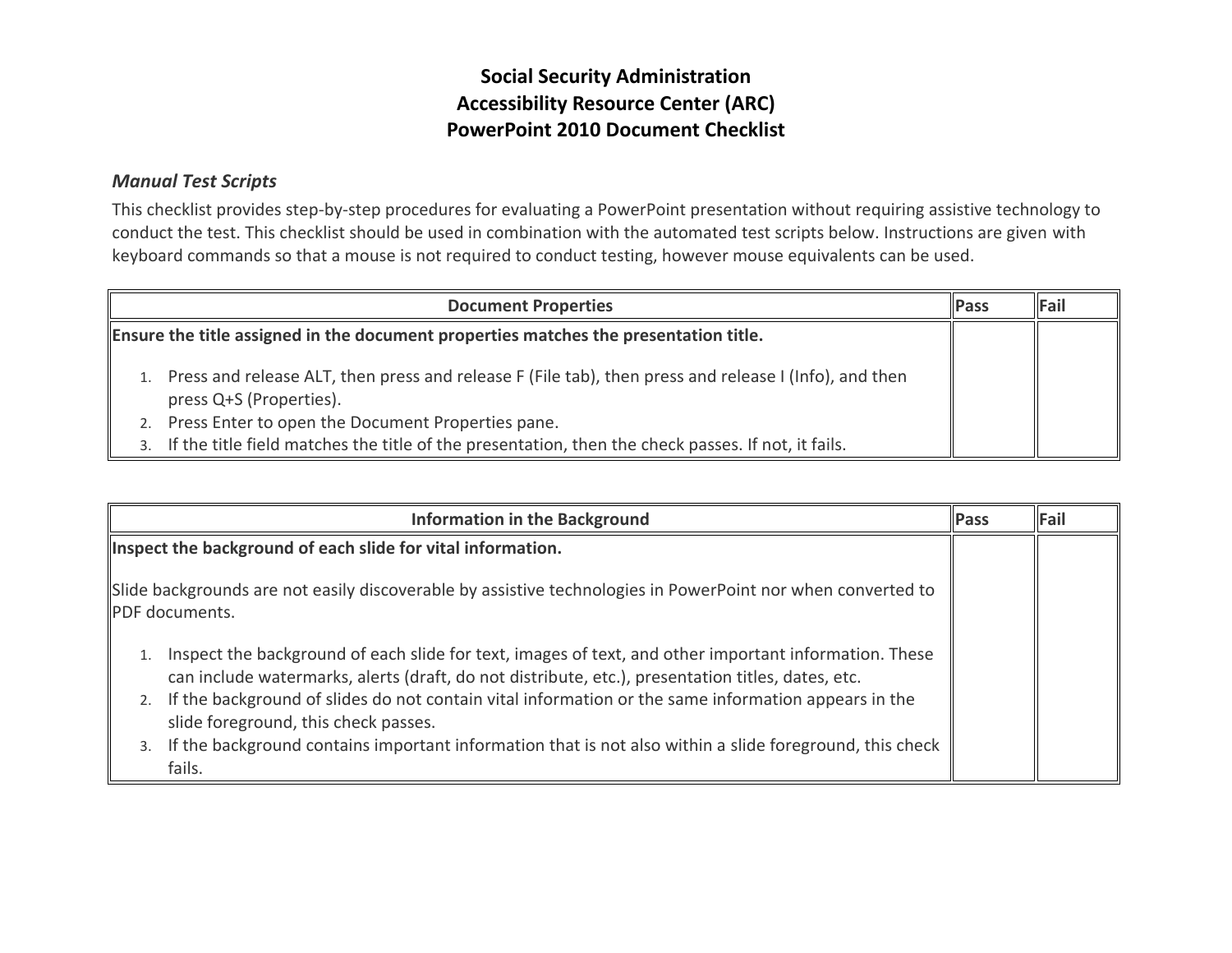| <b>Reading Order</b>                                                                                                                                                                                                                                                                                                                                                               |  | <b>Pass</b> | Fail |
|------------------------------------------------------------------------------------------------------------------------------------------------------------------------------------------------------------------------------------------------------------------------------------------------------------------------------------------------------------------------------------|--|-------------|------|
| Ensure a correct and logical reading order.                                                                                                                                                                                                                                                                                                                                        |  |             |      |
| Press and release ALT, press and release H (Home tab), press and release G (Arrange), and then press P<br>(Selection Pane).<br>2. The "Selection and Visibility" pane opens. The "Selection and Visibility" pane indicates the reading<br>order of objects on the slide. The title object is read first regardless of its position; otherwise, objects<br>read from bottom to top. |  |             |      |
| If the objects are arranged logically from bottom to top, the check passes. If not, check fails.                                                                                                                                                                                                                                                                                   |  |             |      |

| <b>Bulleted/Numbered Lists</b>                                                                                                                                                                                                                                                                                                                                                               | <b>Pass</b> | Fail |
|----------------------------------------------------------------------------------------------------------------------------------------------------------------------------------------------------------------------------------------------------------------------------------------------------------------------------------------------------------------------------------------------|-------------|------|
| Ensure bulleted/numbered lists are programmatically identified.                                                                                                                                                                                                                                                                                                                              |             |      |
| Highlight a line item in the list and launch the context menu (SHIFT+F10).<br>2. If 'Bullets' or 'Numbering' are highlighted/selected in the context menu, the list passes this check. If<br>not, it fails.<br>Repeat step 1 with sub lists or indented lists<br>3.<br><b>Note:</b> You can also check for this by looking at the Ribbon in the Home tab. 'Bullets' or 'Numbering' should be |             |      |
| highlighted in the Ribbon.                                                                                                                                                                                                                                                                                                                                                                   |             |      |

| <b>Complex Tables</b>                                                                                                                                                                                                                                                                                                                                                              | Pass | Fail |
|------------------------------------------------------------------------------------------------------------------------------------------------------------------------------------------------------------------------------------------------------------------------------------------------------------------------------------------------------------------------------------|------|------|
| Inspect tables for merged or split cells (complex tables).                                                                                                                                                                                                                                                                                                                         |      |      |
| Tables with merged or split cells are difficult to comprehend in PowerPoint and are rendered un-<br>navigable when converted to PDF documents.<br>2. If a table does not have merged or split cells, then this check passes. If a table has merged or split cells,   <br>the check fails, but the issue can be deferred because it is caused by a vendor defect (defer to vendor). |      |      |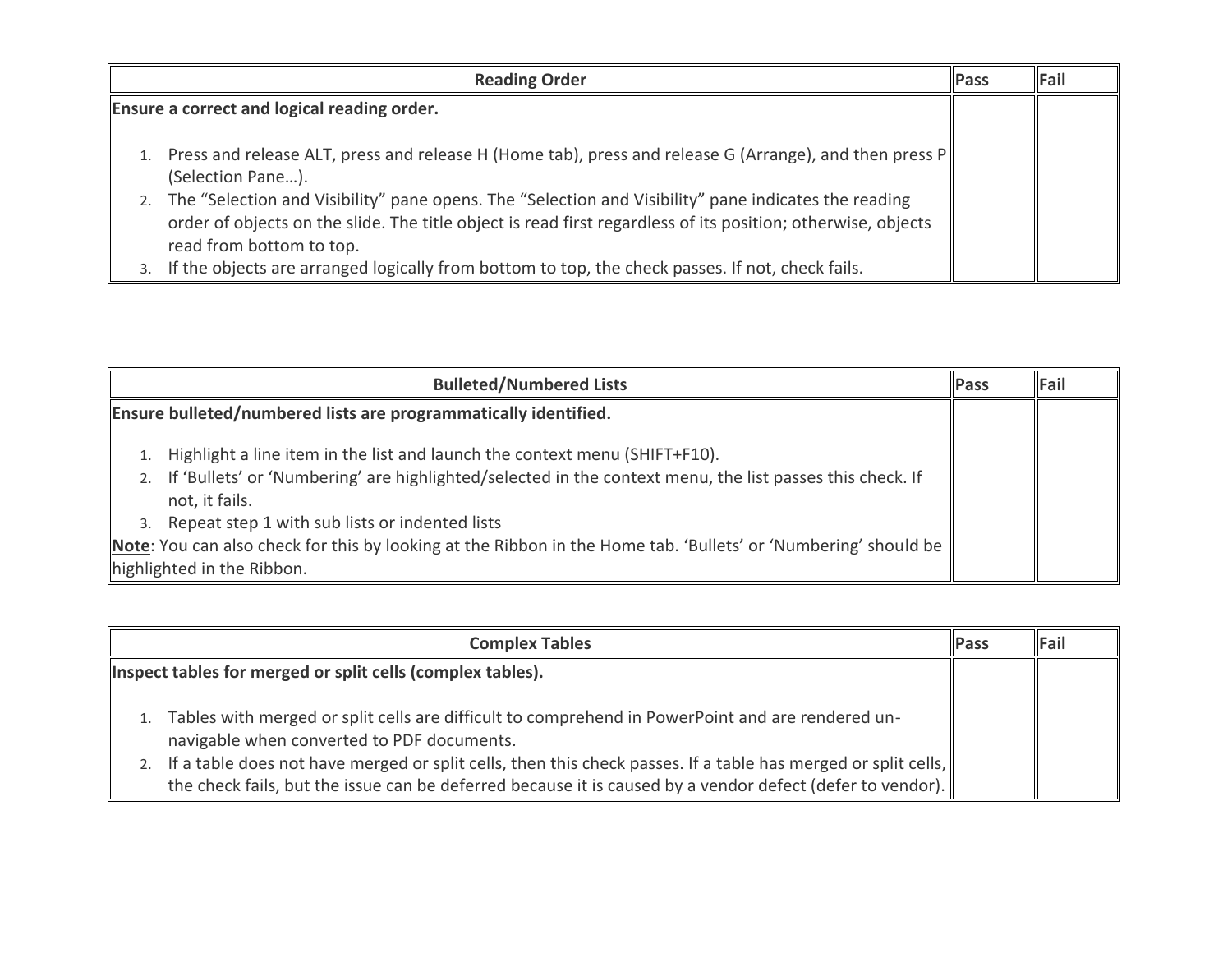| <b>Tables With Row Headers</b>                                                                                                                                                                                                                                                                                                                                                                                                                                                                                                                                                        | <b>Pass</b> | Fail |
|---------------------------------------------------------------------------------------------------------------------------------------------------------------------------------------------------------------------------------------------------------------------------------------------------------------------------------------------------------------------------------------------------------------------------------------------------------------------------------------------------------------------------------------------------------------------------------------|-------------|------|
| Inspect tables for row headers.                                                                                                                                                                                                                                                                                                                                                                                                                                                                                                                                                       |             |      |
| PowerPoint cannot assign row headers to table rows. Therefore, assistive technology users have<br>difficulty understanding and/or navigating tables with row headers.<br>2. If a table does not use row headers (usually a left or right most cell that describes the data in a row),<br>then this check passes. If a table uses row headers, convert the presentation to PDF and remediated<br>for accessibility.<br>Note: If the table also contains merged or split cells, converting the presentation to PDF will cause additional<br>accessibility problems (see Complex Tables) |             |      |

| <b>Alt Text for Images</b>                                                                                                                                                                                                                                                                                     | <b>Pass</b> | <b>Fail</b> |
|----------------------------------------------------------------------------------------------------------------------------------------------------------------------------------------------------------------------------------------------------------------------------------------------------------------|-------------|-------------|
| Ensure non-decorative pictures and shapes have alternate text.                                                                                                                                                                                                                                                 |             |             |
| Decorative images and shapes should not have alternative text.<br>1.<br>On each slide, select each non-decorative picture and shape individually and launch the context menu<br>2.<br>(SHIFT+F10). If Format Object is at the bottom of the context menu, check it using Manual Test: Alt<br>Text for Objects. |             |             |
| Otherwise, press and release 'O'.<br>3.<br>In the Format dialog box, arrow down and select "Alt Text".<br>4.                                                                                                                                                                                                   |             |             |
| If the "Description" field has appropriate text (explains the purpose and/or gives proper context for<br>5.<br>the image), the check passes. If not, check fails.                                                                                                                                              |             |             |
| Note: To learn more about authoring and evaluating alternative text, read the Alternative Text Guide for<br><b>Images</b>                                                                                                                                                                                      |             |             |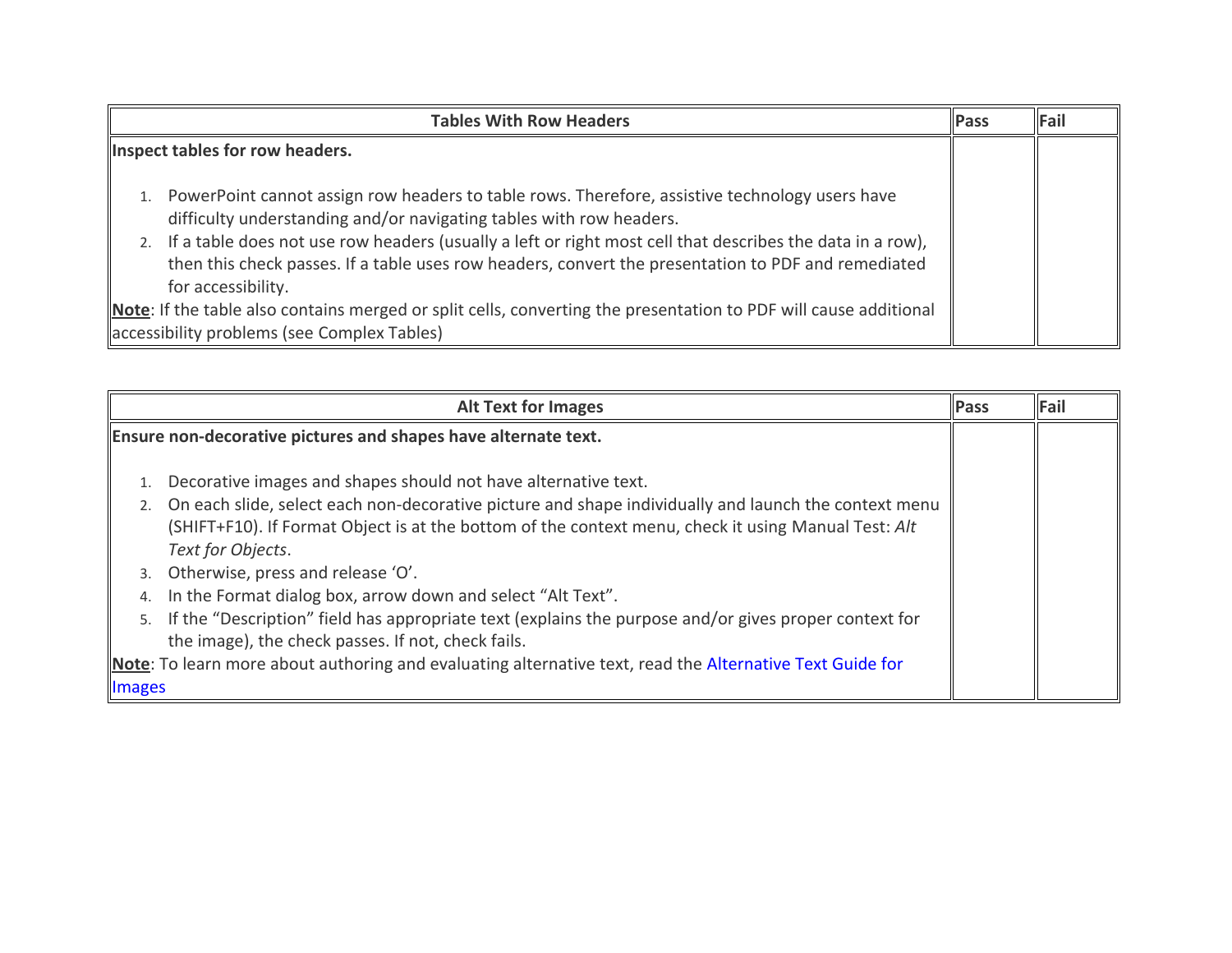| <b>Alt Text for Objects</b>                                                                                                                                                                                                                                                                                                                                                                                                                                                                                                                                                                                                                                               | <b>Pass</b> | $\ $ Fail |
|---------------------------------------------------------------------------------------------------------------------------------------------------------------------------------------------------------------------------------------------------------------------------------------------------------------------------------------------------------------------------------------------------------------------------------------------------------------------------------------------------------------------------------------------------------------------------------------------------------------------------------------------------------------------------|-------------|-----------|
| Ensure embedded objects have alternative text.                                                                                                                                                                                                                                                                                                                                                                                                                                                                                                                                                                                                                            |             |           |
| Decorative objects should not have alternative text.<br>Select each object individually and launch the context menu (SHIFT+F10)<br>2.<br>If an option of Format Picture or Format Shape is at the bottom of the context menu, please follow the<br>steps outlined in Manual Test: Alt Text for Images (step 2); otherwise continue.<br>Press and release 'O', then press and release 'O' again, and then select 'Enter'.<br>4.<br>In the Format dialog box, arrow down and select "Alt Text".<br>5.<br>If the "Description" field has appropriate text (explains the purpose and/or gives proper context for<br>6.<br>the object), the check passes. If not, check fails. |             |           |
| To learn more about authoring and evaluating alternative text, read the Alternative Text Guide for Images.                                                                                                                                                                                                                                                                                                                                                                                                                                                                                                                                                                |             |           |
| <b>Note:</b> Presentations converted to PDF will turn objects into an image, users will not be able to open the object<br>drawing, spreadsheet, chart, etc.), and users of assistive technology will only be able to discover the<br>alternative text for the object (not components within the object).                                                                                                                                                                                                                                                                                                                                                                  |             |           |

| <b>Alt Text for Charts</b>                                                                                                                                                                                                                                                                                                                                                                                                                                                                                                                                                                                                                                                                     | <b>IPass</b> | Fail |
|------------------------------------------------------------------------------------------------------------------------------------------------------------------------------------------------------------------------------------------------------------------------------------------------------------------------------------------------------------------------------------------------------------------------------------------------------------------------------------------------------------------------------------------------------------------------------------------------------------------------------------------------------------------------------------------------|--------------|------|
| Ensure charts have alternate text.                                                                                                                                                                                                                                                                                                                                                                                                                                                                                                                                                                                                                                                             |              |      |
| Select a chart using the TAB key.<br>2. Launch the context menu (SHIFT+F10). NOTE: If you are using a mouse to select the context menu and<br>don't see "Format Chart Area", right hand click again on the boarder of the chart object.<br>3. Otherwise, press and release 'F' twice and then press 'ENTER' (Format Chart Area).<br>In the Format dialog box, arrow down and select "Alt Text".<br>4.<br>5. If the "Description" field has appropriate text (explains the purpose and/or gives proper context for<br>the chart), the check passes. If not, check fails.<br>Note: To learn more about authoring and evaluating alternative text, read the Alternative Text Guide for<br>Images. |              |      |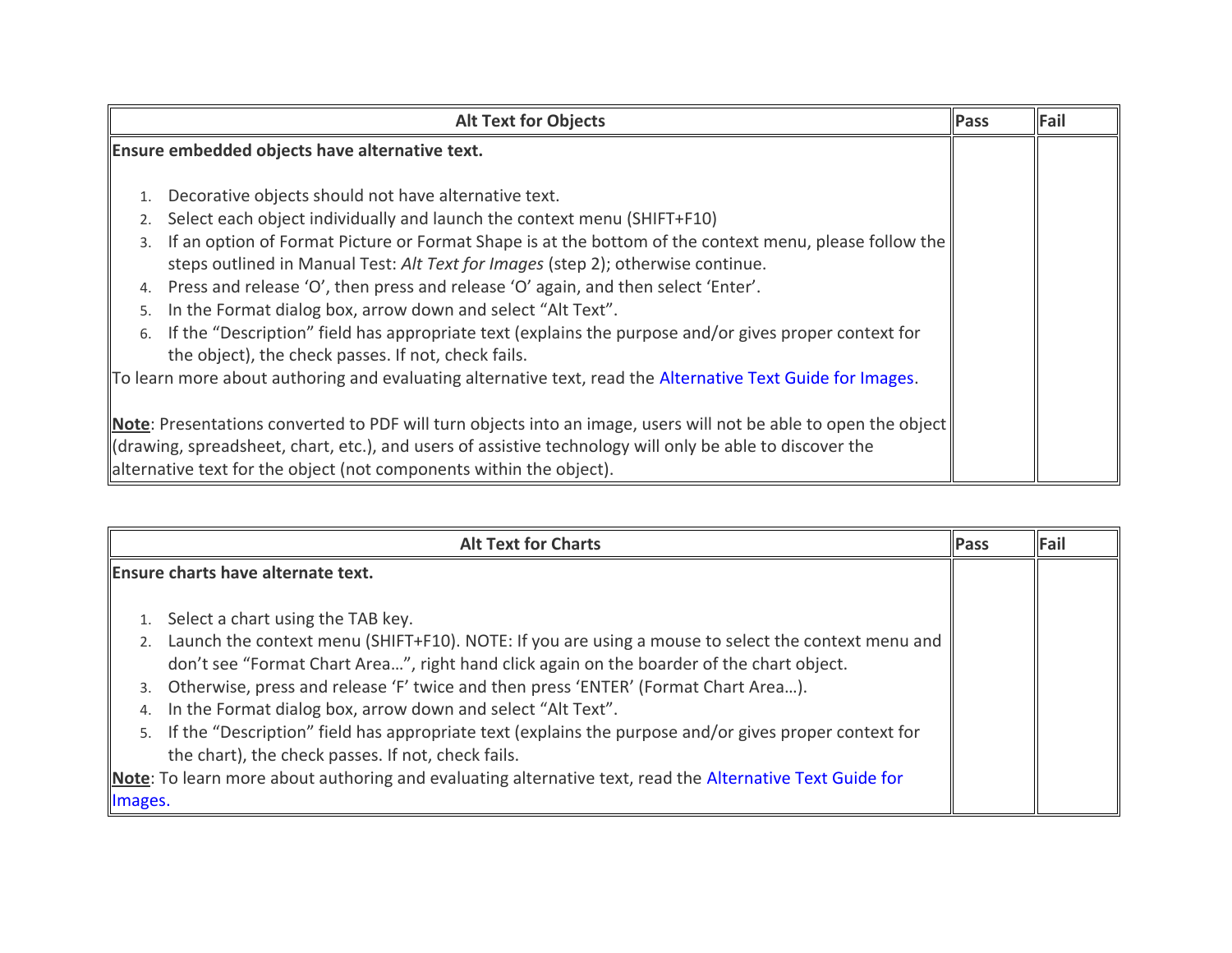| <b>Color and Textual Equivalents</b>                                                                                                                                                                                                                                             | <b>Pass</b> | Fail |
|----------------------------------------------------------------------------------------------------------------------------------------------------------------------------------------------------------------------------------------------------------------------------------|-------------|------|
| Ensure information conveyed through color (i.e. pie charts, colored legends, Red/Yellow/Green dashboards,   <br>etc.) has a textual equivalent.                                                                                                                                  |             |      |
| If text or objects convey meaning through color and there is a description (in the title, paragraph text, bullets,<br>captions, or alternative text (see the Alternative Text Guide for Images)) then the check passes. If meaning of<br>color is not conveyed, the check fails. |             |      |
| Note: Textual information in SmartArt, charts, and other objects may be available in PowerPoint, but the<br>information is often lost when presentations are converted to PDF and therefore require additional<br>description in captions and/or alternative text.               |             |      |

|    |            | <b>Color and High Contrast Mode</b>                                                                                                                                     | <b>Pass</b> | Fail |
|----|------------|-------------------------------------------------------------------------------------------------------------------------------------------------------------------------|-------------|------|
|    |            | Ensure elements display well in High Contrast Mode.                                                                                                                     |             |      |
|    |            | Turn on High Contrast Mode: Left Alt + Left Shift + Print Screen.<br>If the listed items on each slide are still easily visible, the check passes. If not, check fails. |             |      |
|    | $\bigcirc$ | Text                                                                                                                                                                    |             |      |
|    |            | <b>Bullet characters</b>                                                                                                                                                |             |      |
|    | $\circ$    | Graphics                                                                                                                                                                |             |      |
|    | $\bigcap$  | Table borders                                                                                                                                                           |             |      |
|    | $\circ$    | Information conveyed through color                                                                                                                                      |             |      |
| 3. |            | Turn off High Contrast Mode by pressing Left Alt + Left Shift + Print Screen.                                                                                           |             |      |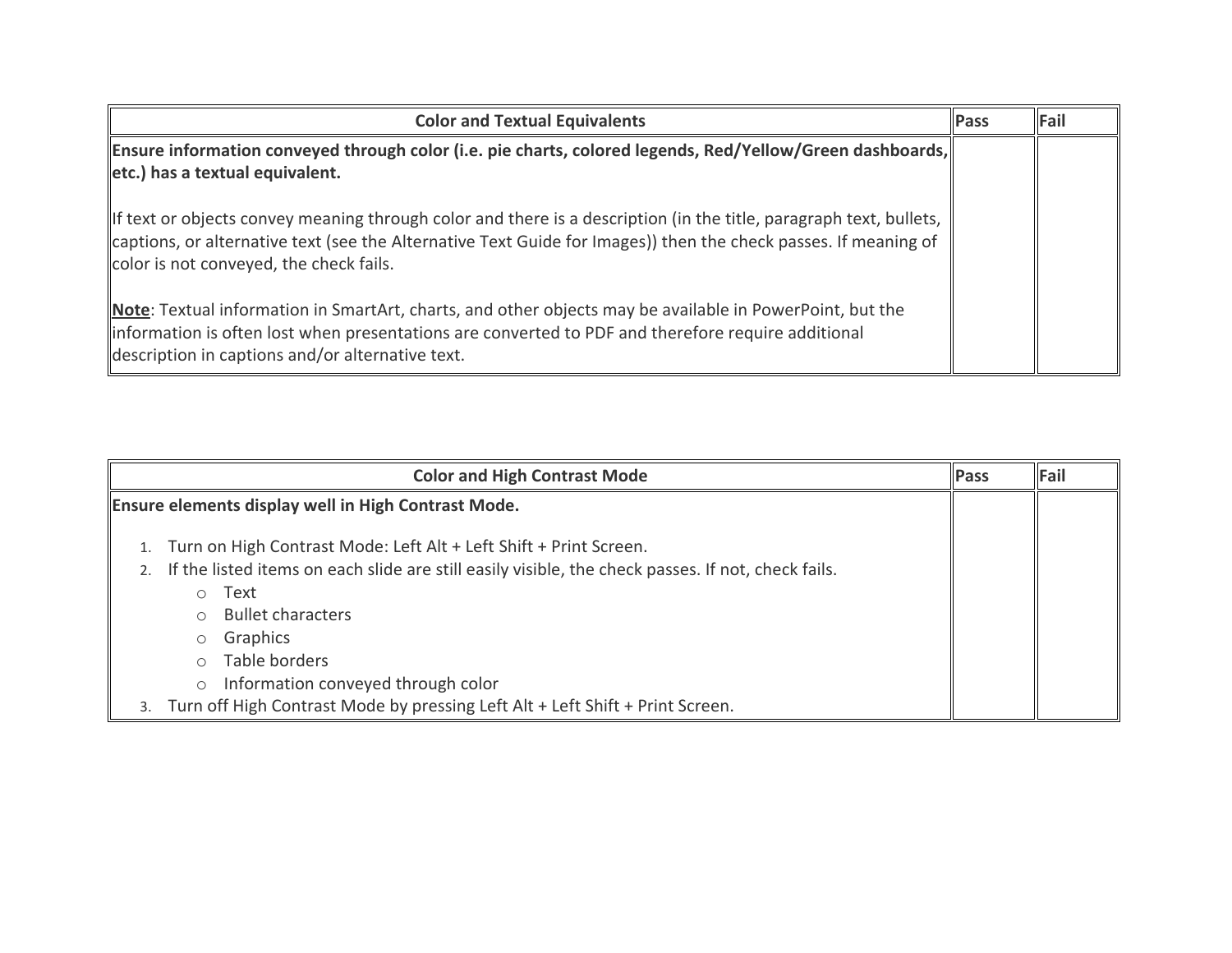| <b>Color and Contrast</b>                                                                                                                                                                                                                                                                                                                                                                                                                                                                                                          | <b>Pass</b> | Fail |
|------------------------------------------------------------------------------------------------------------------------------------------------------------------------------------------------------------------------------------------------------------------------------------------------------------------------------------------------------------------------------------------------------------------------------------------------------------------------------------------------------------------------------------|-------------|------|
| Ensure there is adequate contrast between objects.                                                                                                                                                                                                                                                                                                                                                                                                                                                                                 |             |      |
| Turn down the color on the computer monitor.<br>If the listed items do not display adequate high contrast, the check fails. If displays adequate high<br>2.<br>contrast, the check passes. Please see below list of screens displaying the difference between<br>adequate and inadequate examples.<br>Table headers<br>$\bigcap$<br>Text in images<br>$\circ$<br>Text in foreground versus background<br>$\circ$<br>Watermarks<br>$\circ$<br><b>Note:</b> For this requirement, contrast is being measured in a subjective manner. |             |      |

## **Automated Test Scripts**

This checklist provides step-by-step procedures for evaluating a PowerPoint presentation for accessibility using automated testing scripts. This checklist should be used in combination with manual test scripts.

## **Run the checker**

- 1. Press and release ALT, press and release F (File tab), press and release I (Info).
- 2. Press and release I (Check for Issues) and then press A (Check Accessibility).
- 3. The Accessibility Checker Pane will open.
- 4. If errors display in the Accessibility Checker Pane, refer to their explanation below.

| <b>Unclear Hyperlink Text</b>                                                                                                                                                                                                                                                                                               | <b>IPass</b> | Fail |
|-----------------------------------------------------------------------------------------------------------------------------------------------------------------------------------------------------------------------------------------------------------------------------------------------------------------------------|--------------|------|
| This test detected unclear hyperlinks in your document. Select each instance of this error and examine links<br>lindividually. Verify they have unique, plain-language, and target-specific descriptions.<br><b>Note:</b> If the slides are meant to be printed, displaying links using the full URL address is acceptable. |              |      |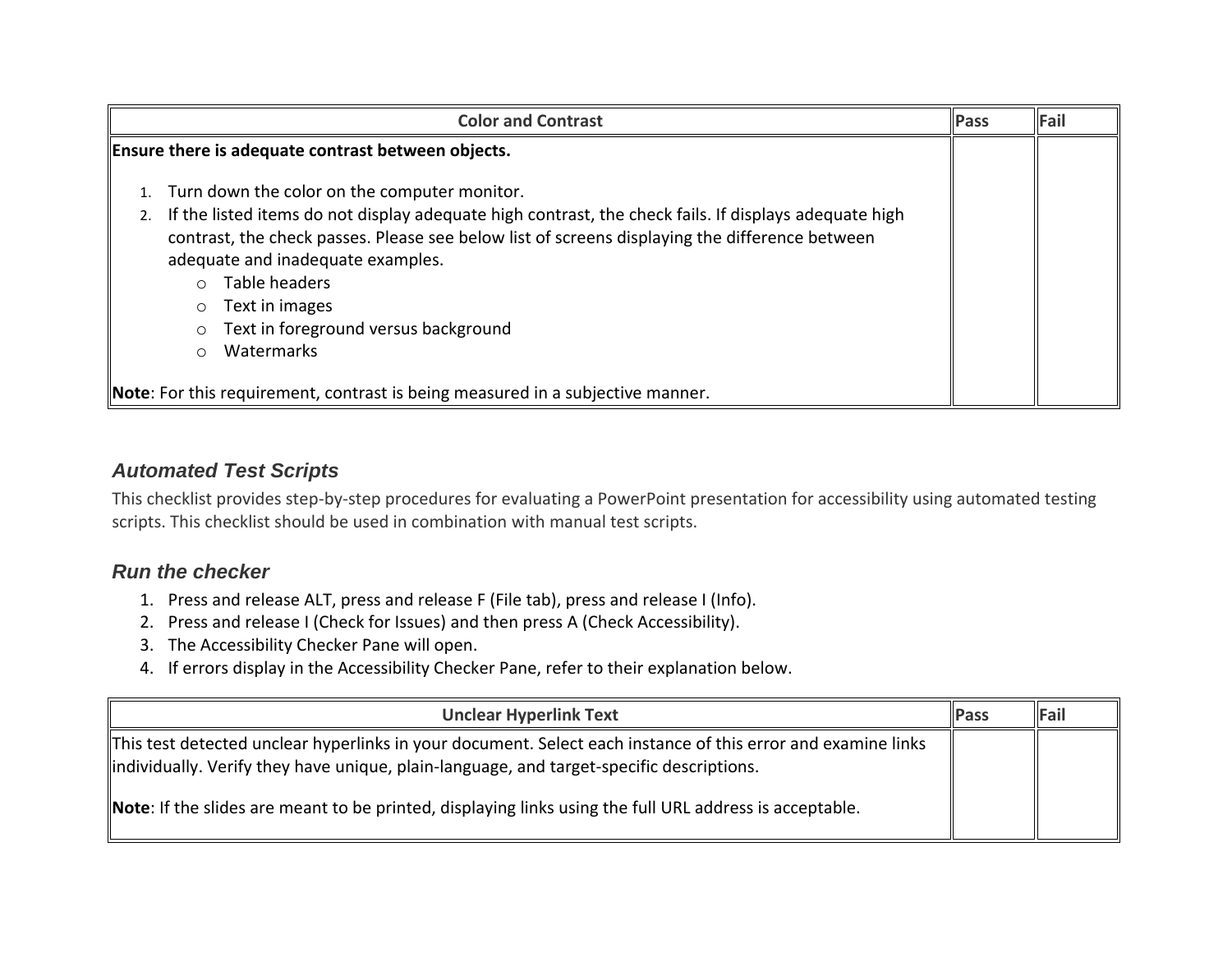| <b>No Header Row Specified</b>                                                                                                                                               | <b>IPass</b> | Fail |
|------------------------------------------------------------------------------------------------------------------------------------------------------------------------------|--------------|------|
| This test did not detect column headers in a table. If column header should be assigned, this check fails. If<br>column headers are not visually present, this check passes. |              |      |

| <b>Blank Table Rows or Columns</b>                                                                                                                                                                                                                                                                                  | <b>IPass</b> | Fail |
|---------------------------------------------------------------------------------------------------------------------------------------------------------------------------------------------------------------------------------------------------------------------------------------------------------------------|--------------|------|
| This test detected blank rows or columns in tables. Blank rows or table cells should be avoided because they"<br>make navigating a table with a screen reader difficult. If this error occurs in smaller, simple tables the check<br>passes. If this error occurs in large and/or complex tables, this check fails. |              |      |

| <b>Missing Alt Text: Table</b>                                                                                                                                                                | <b>Pass</b> | $\ $ Fail |
|-----------------------------------------------------------------------------------------------------------------------------------------------------------------------------------------------|-------------|-----------|
| This test detected a table without alternative text. Captions and/or alternative text are optional if similar<br>descriptors appear in the reading order just before or just after the table. |             |           |

| <b>Missing Alt Text: Picture of Objects</b>                                                                                                                                                                                                                                                                                                                 | <b>Pass</b> | Fail |
|-------------------------------------------------------------------------------------------------------------------------------------------------------------------------------------------------------------------------------------------------------------------------------------------------------------------------------------------------------------|-------------|------|
| This test detected missing alt text for a picture, shape, chart or object. Ignore this result for decorative and<br>redundant images. Otherwise, see the manual tests listed below to complete checks on error results found by<br>the Check Accessibility tool.<br><b>Alt Text for Images</b><br><b>Alt Text for Objects</b><br><b>Alt Text for Charts</b> |             |      |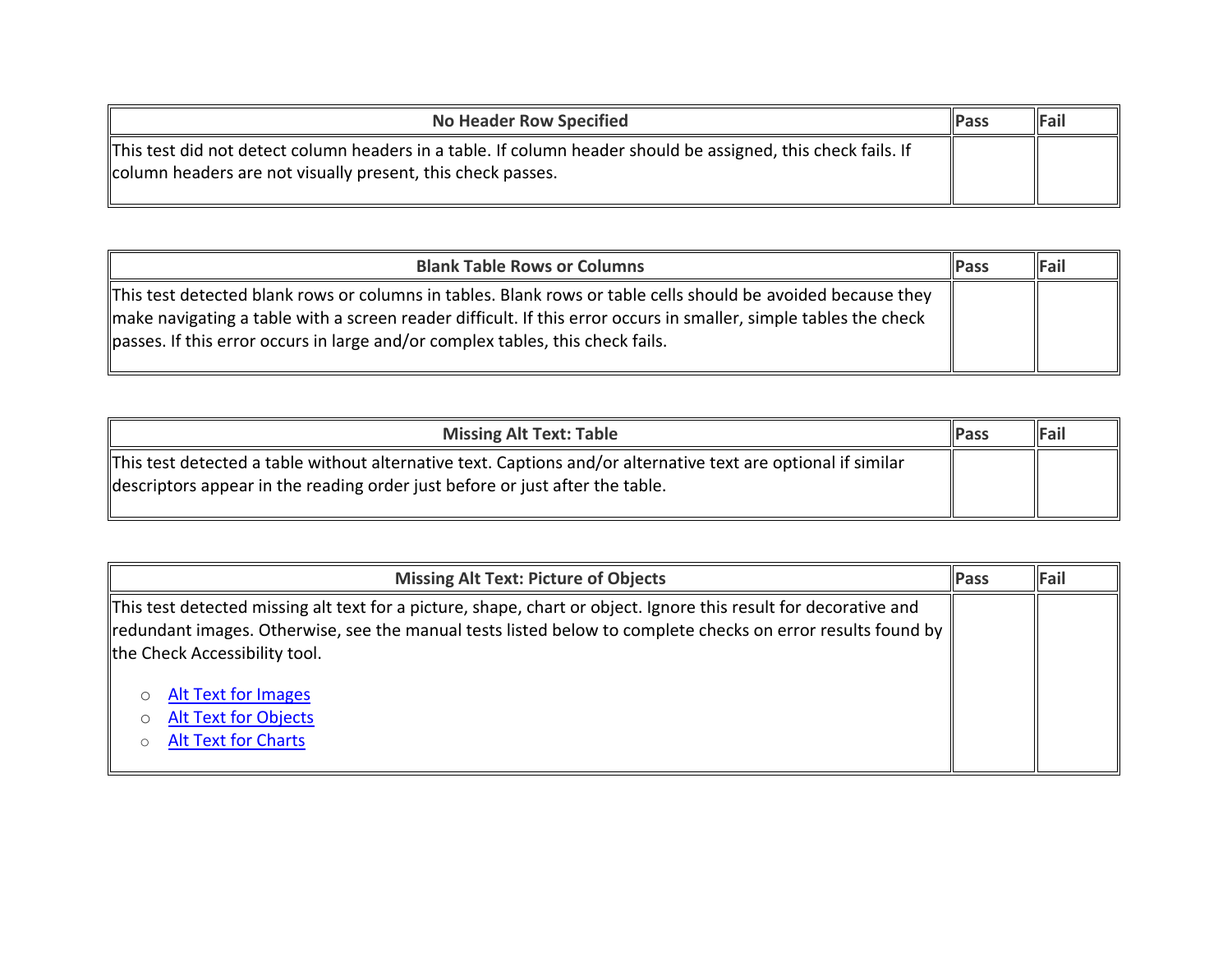| <b>Check Reading Order</b>                                                                                                    | <b>IPass</b> | Fail |
|-------------------------------------------------------------------------------------------------------------------------------|--------------|------|
| There may be a reading order issue on the slide. Select each error and perform the Manual Test: Reading<br><b>Order</b> above |              |      |
|                                                                                                                               |              |      |

| <b>Merged or Split Cells</b>                                                                                        | <b>IPass</b> | Fail |
|---------------------------------------------------------------------------------------------------------------------|--------------|------|
| This test detected a merged cell, a split cell, or a nested table within a cell. Please see the Manual Test: Tables |              |      |
| llabove.                                                                                                            |              |      |

| <b>Missing Slide Title</b>                                                                                                                                                                                                            | <b>IPass</b> | Fail |
|---------------------------------------------------------------------------------------------------------------------------------------------------------------------------------------------------------------------------------------|--------------|------|
| This test detected a title object that is empty or missing on a slide. This is not a legal requirement, but<br>providing a slide title for every slide will help users of assistive technology better understand the<br>presentation. |              |      |
| <b>Note</b> : With this test, a text box on the slide may appear as a title visually, but PowerPoint does not recognize<br>lit as a title object.                                                                                     |              |      |

| <b>Duplicate Slide Title</b>                                                                                                                                                                                                                                                                                                                 | <b>Pass</b> | <b>IFail</b> |
|----------------------------------------------------------------------------------------------------------------------------------------------------------------------------------------------------------------------------------------------------------------------------------------------------------------------------------------------|-------------|--------------|
| This test detected a slide containing an identical title as another. Avoid the confusion that duplicate slide titles $  $<br>create by renaming slides or adding title text (i.e. "continued"). This is not a legal requirement, but avoiding<br>duplicate title will help users of assistive technology better understand the presentation. |             |              |
| Note: The Checker Pane only displays duplicate slides and not the first occurrence.                                                                                                                                                                                                                                                          |             |              |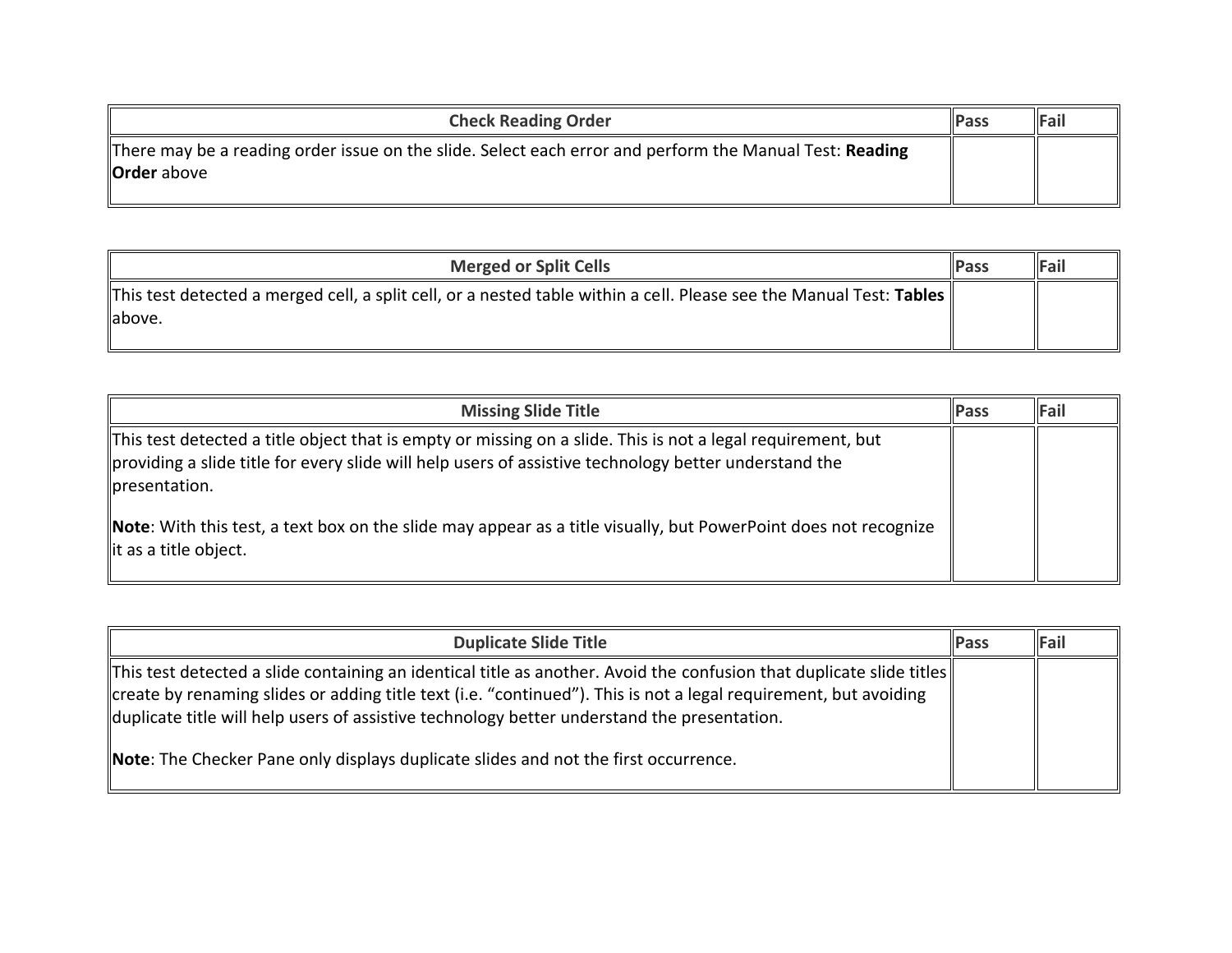| <b>Ensure Caption Usage</b>                                                                                                                                                               | Pass | Fail |
|-------------------------------------------------------------------------------------------------------------------------------------------------------------------------------------------|------|------|
| This test detected embedded media (e.g. audio or video) and the content must be inspected to ensure:                                                                                      |      |      |
| 1. Video with speech has synchronized captioning<br>Video has an audio description or an audio description option<br>2.<br>Audio recordings have an electronic transcript available<br>3. |      |      |

### **Requirements**

The following technical requirements are based on SSA's interpretation of the Section 508 standards. They are provided to assist PowerPoint authors with understanding how to apply the Section 508 standards to real world situations. The requirements also provide a basis for testing compliance with the 508 standards.

| ID  | Requirement                                                     | <b>Rationale</b>                                                                                                                                                                                                                                                                                                                                                                                                                                                                                   | <b>Section</b><br>508                     | <b>WCAG 2.0</b><br>(A & A)       | <b>Test</b><br><b>Script</b><br><b>Mapping</b> |
|-----|-----------------------------------------------------------------|----------------------------------------------------------------------------------------------------------------------------------------------------------------------------------------------------------------------------------------------------------------------------------------------------------------------------------------------------------------------------------------------------------------------------------------------------------------------------------------------------|-------------------------------------------|----------------------------------|------------------------------------------------|
| 1.1 | Set the document title attribute<br>in the document properties. | File names often contain abstract code that<br>confuses users about the purpose of the<br>document. When a document is first<br>opened, screen readers will convey the title<br>rather than the filename when a document<br>title is set in the document properties.<br>Consider adding other document attributes<br>that can assist users as well (author,<br>keywords, organization, etc.). Match the<br>text in the title attribute to the full title<br>used in the main body of the document. | 1194.21(d);<br>1194.31(a);<br>1194.31(b); | 1.3.1<br>1.3.2<br>2.4.2<br>4.1.2 | <b>Manual</b><br><b>Document Properties</b>    |
| 2.1 | Set a default language attribute<br>for the document.           | Screen readers pronounce words according<br>to the language specified. Problems occur<br>when the language has not been set at all,<br>or it has been set to the wrong language.                                                                                                                                                                                                                                                                                                                   | 1194.21(d);<br>1194.31(a);<br>1194.31(b)  | 1.3.1<br>2.4.6                   |                                                |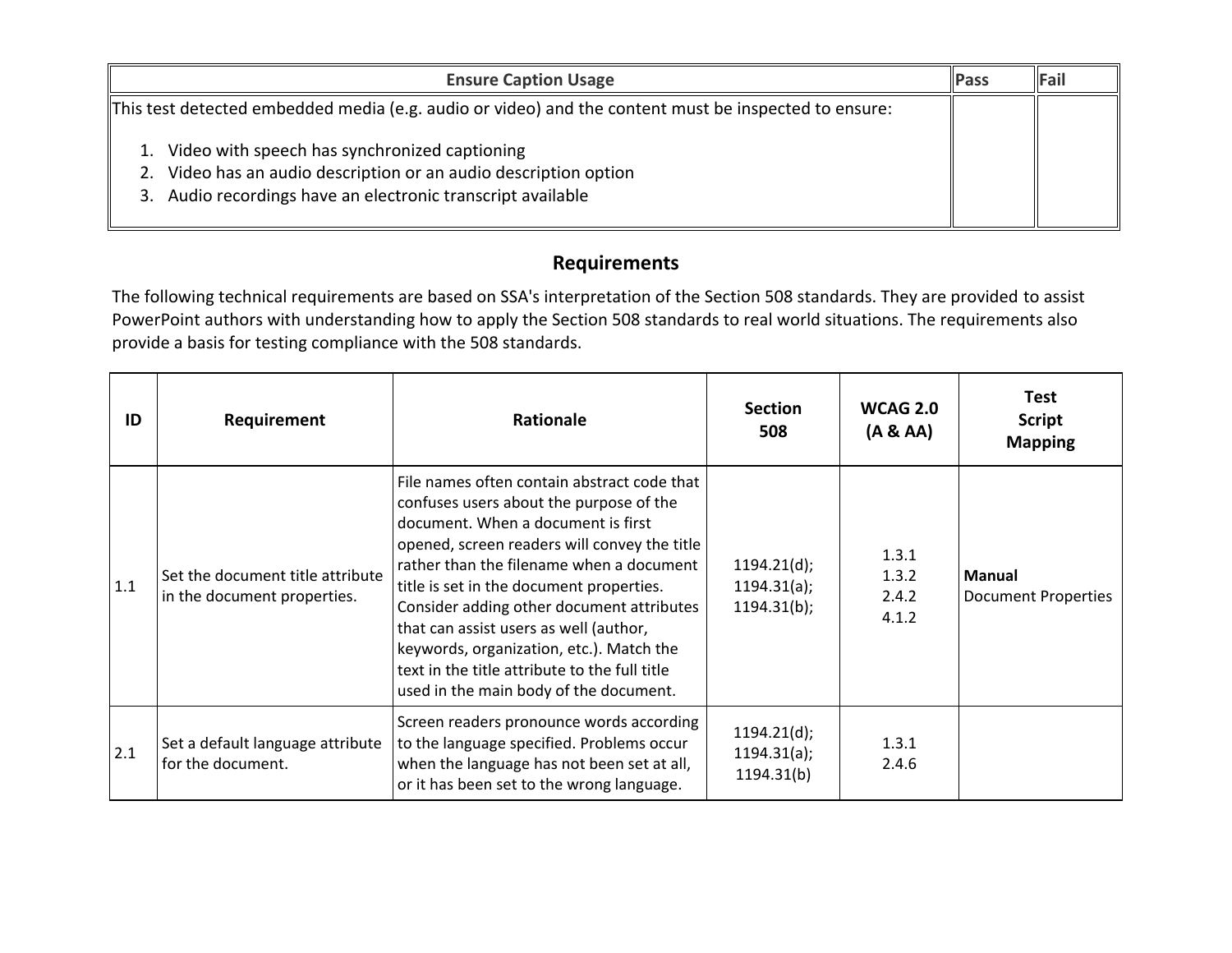| ID  | Requirement                                                                                                                                                                                                                       | Rationale                                                                                                                                                                                                                                                                                                                                                                                                                                      | <b>Section</b><br>508                                                                    | <b>WCAG 2.0</b><br>(A & A)                                           | <b>Test</b><br><b>Script</b><br><b>Mapping</b>                   |
|-----|-----------------------------------------------------------------------------------------------------------------------------------------------------------------------------------------------------------------------------------|------------------------------------------------------------------------------------------------------------------------------------------------------------------------------------------------------------------------------------------------------------------------------------------------------------------------------------------------------------------------------------------------------------------------------------------------|------------------------------------------------------------------------------------------|----------------------------------------------------------------------|------------------------------------------------------------------|
| 2.2 | Set the appropriate language<br>for passages and phrases that<br>use a language other than the<br>document default. Exceptions:<br>proper names, technical terms,<br>or foreign words that have<br>become part of the vernacular. | Screen readers pronounce words according<br>to the language specified, so if a passage of<br>text is in another language it will<br>mispronounce the words in the passage.                                                                                                                                                                                                                                                                     | 1194.21(d);<br>1194.31(a);<br>1194.31(b)                                                 | 1.3.2<br>2.4.1<br>2.4.3<br>2.4.6<br>3.2.3<br>3.2.4                   |                                                                  |
| 3.1 | Format columns and page<br>structure to present a proper<br>reading order to assistive<br>technologies (do not rely on<br>tables, TAB characters, etc.).                                                                          | When TAB characters are used to visually<br>separate text and make it appear like<br>columns, the reading order is garbled for<br>screen reader users. Programmatic column<br>formatting will maintain the correct<br>reading order. Also, horizontal formatting<br>of vertically arranged letters is difficult for<br>low vision users to read, and since the text<br>can be read one letter at a time, confusing<br>for screen reader users. | 1194.21(a);<br>$1194.21(c)$ ;<br>1194.31(a);<br>1194.31(b);<br>1194.31(f)                | 1.3.1<br>2.1.1<br>2.1.2<br>2.4.4<br>2.4.7<br>3.2.1<br>3.2.2<br>4.1.2 | <b>Manual</b><br><b>Reading Order</b>                            |
| 4.1 | Title each slide with the<br>programmatically discoverable<br>title object, avoid untitled<br>slides, and avoid slides with<br>duplicate titles.                                                                                  | Power Point supplies a slide title object<br>(whether visually displayed or hidden) that<br>programmatically identifies the slide to<br>assistive technologies. When a text box is<br>inserted instead of the title object, assistive<br>technologies will not recognize that the<br>slide has a title. Repeating title slides<br>causes assistive technology users to<br>question if they have moved to a new slide.                          | 1194.21(a);<br>1194.21(d);<br>1194.21(0);<br>1194.31(a);<br>$1194.31(b)$ ;<br>1194.31(f) | 1.3.1<br>1.3.2<br>2.4.2<br>2.4.5<br>3.2.3<br>3.2.4<br>4.1.2          | <b>Automatic</b><br>Missing Slide Title<br>Duplicate Slide Title |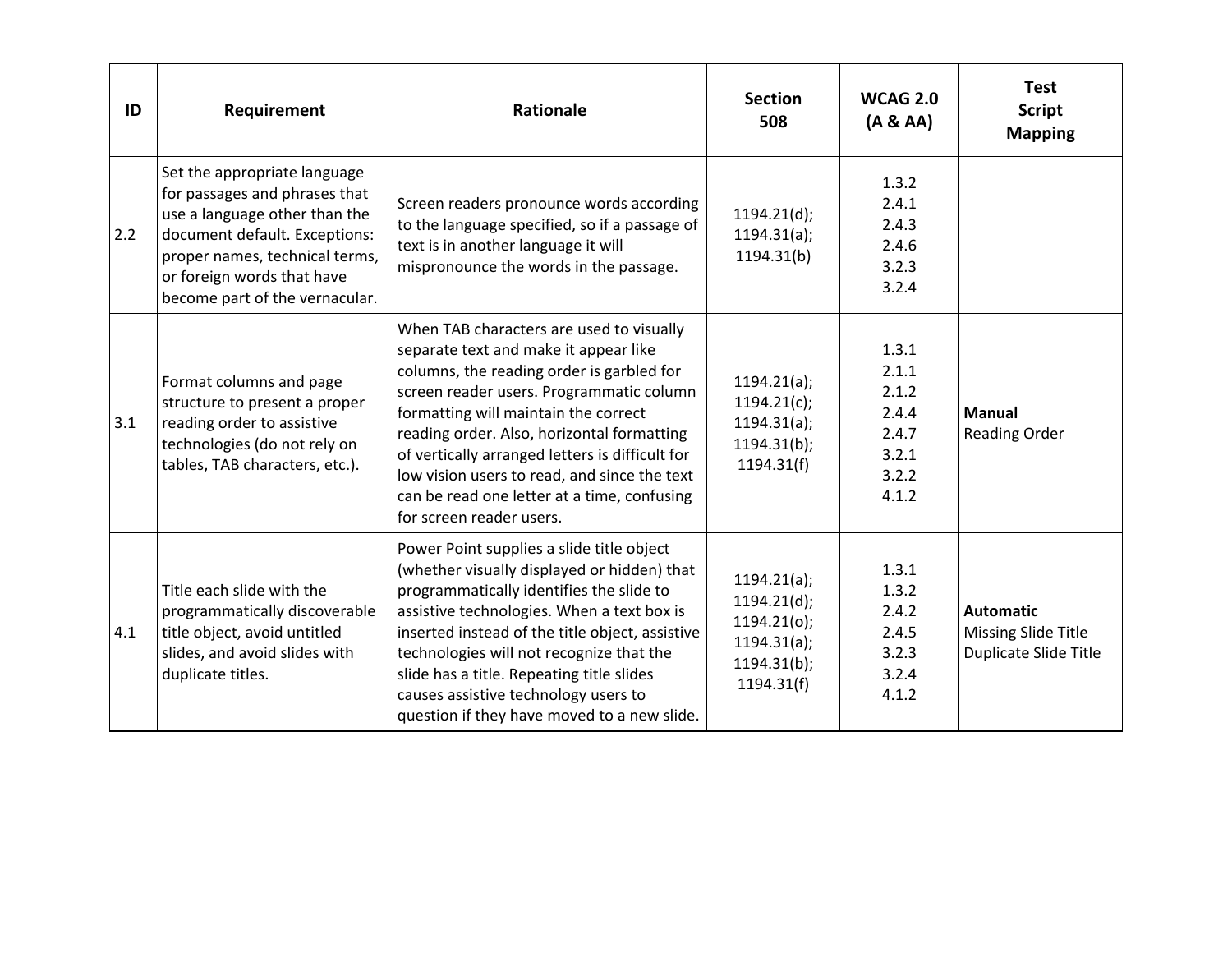| ID  | Requirement                                                                                                                                                                                               | Rationale                                                                                                                                                                                                                         | <b>Section</b><br>508                                   | <b>WCAG 2.0</b><br>(A & A) | <b>Test</b><br><b>Script</b><br><b>Mapping</b>                                          |
|-----|-----------------------------------------------------------------------------------------------------------------------------------------------------------------------------------------------------------|-----------------------------------------------------------------------------------------------------------------------------------------------------------------------------------------------------------------------------------|---------------------------------------------------------|----------------------------|-----------------------------------------------------------------------------------------|
| 5.1 | Use high color contrast<br>(background to foreground<br>contrast, watermark to<br>foreground contrast, etc.). The<br>color contrast ratio between the<br>background and text should be<br>at least 4.5:1. | Users with low vision and color blindness<br>may have difficulty reading documents that<br>do not present sufficient contrast and color<br>difference between background and<br>foreground elements.                              | 1194.31(b)                                              | 1.1.1                      | <b>Manual</b><br><b>Color and Contrast</b><br><b>Color and Textual</b><br>Equivalents   |
| 5.2 | Text, images, and non-<br>decorative graphics (bullets,<br>dividers, etc.) must be visible<br>when viewed in "High Contrast"<br>mode.                                                                     | Users with low vision must be able to see<br>the document content when it is displayed<br>in "High Contrast" mode.                                                                                                                | $1194.21(g)$ ;<br>1194.31(b)                            | 1.3.2                      | <b>Manual</b><br>Color and High<br>Contrast                                             |
| 6.1 | Programmatically identify<br>bulleted, numbered, outline,<br>and multi-level lists.                                                                                                                       | Lists that are programmatically formatted<br>allow users of assistive technology to easily<br>navigate through and out of list content.                                                                                           | 1194.21(a);<br>1194.21(d);<br>1194.31(a);<br>1194.31(b) | 1.4.1<br>1.4.3             | <b>Manual</b><br><b>Bulleted / Numbered</b><br>Lists                                    |
| 7.1 | Use a summary or a caption<br>when displaying data tables.                                                                                                                                                | Sighted users can quickly scan tables to<br>understand their purpose, but many<br>assistive technology users navigate with<br>the keyboard. These users need a table<br>summary or caption to describe the<br>purpose of a table. | 1194.22(a);<br>1194.31(a);<br>1194.31(b)                | 2.2.1                      | <b>Manual</b><br><b>Tables</b><br><b>Automatic</b><br><b>Missing Alt Text:</b><br>Table |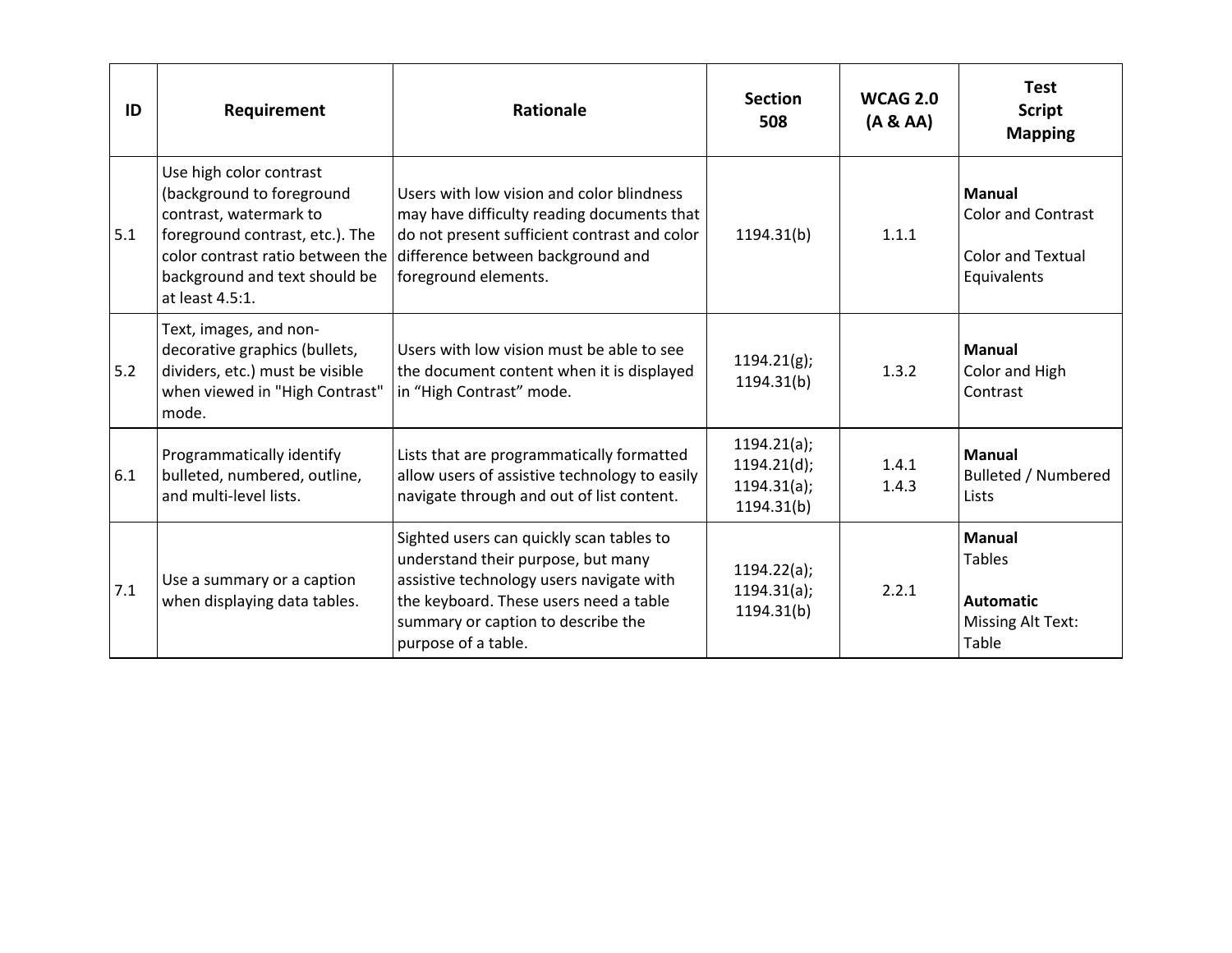| ID  | Requirement                                                                                                                                      | <b>Rationale</b>                                                                                                                                                                                                                                                                                                                                                         | <b>Section</b><br>508                                                                                                     | <b>WCAG 2.0</b><br>(A & A)                | <b>Test</b><br><b>Script</b><br><b>Mapping</b>                                                                                             |
|-----|--------------------------------------------------------------------------------------------------------------------------------------------------|--------------------------------------------------------------------------------------------------------------------------------------------------------------------------------------------------------------------------------------------------------------------------------------------------------------------------------------------------------------------------|---------------------------------------------------------------------------------------------------------------------------|-------------------------------------------|--------------------------------------------------------------------------------------------------------------------------------------------|
| 7.2 | Identify column and row header<br>cells programmatically.                                                                                        | Sighted users can visually scan up and<br>across a data table to find row and column<br>headers. Correctly labeling rows and<br>columns headers allows non-sighted users<br>can make this association.                                                                                                                                                                   | 1194.22(a);<br>1194.22(h);<br>1194.31(a);<br>1194.31(b)                                                                   | 2.2.1                                     | <b>Manual</b><br><b>Tables</b><br><b>Automatic</b><br>No Header Row<br>Specified<br><b>Blank Table Rows or</b><br>Columns<br><b>Tables</b> |
| 7.3 | Ensure data cells are associated<br>with the correct header cells.                                                                               | Complex tables may require additional<br>header labeling to maintain the correct<br>relationship for cells and headers. Merged<br>cells can confuse the programmatic<br>associations between data cells and their<br>intended table headers.                                                                                                                             | 1194.22(g);<br>1194.22(h);<br>1194.31(a);<br>1194.31(b)                                                                   | 2.4.3                                     | <b>Manual</b><br><b>Tables</b><br><b>Automatic</b><br>No Header Row<br>Specified                                                           |
| 8.1 | Provide alternative text or<br>descriptions for non-decorative<br>images, images within a link,<br>form fields, and other interface<br>elements. | People who are blind or have low vision<br>may need additional information presented<br>as text so they can access information and<br>control interface elements. Complex<br>images may require detailed descriptions<br>to convey important or useful information.<br>For instance, provide a more detailed<br>description for a chart demonstrating a<br>growth trend. | 1194.21(d);<br>$1194.21(f)$ ;<br>1194.22(a);<br>1194.22(i);<br>1194.22(l);<br>$1194.22(n)$ ;<br>1194.31(a);<br>1194.31(b) | 1.3.1<br>2.1.1<br>2.1.2<br>3.3.2<br>4.1.2 | <b>Manual</b><br><b>Color and Textual</b><br>Equivalents<br>Alt Text for Images<br>Alt Text for Objects                                    |